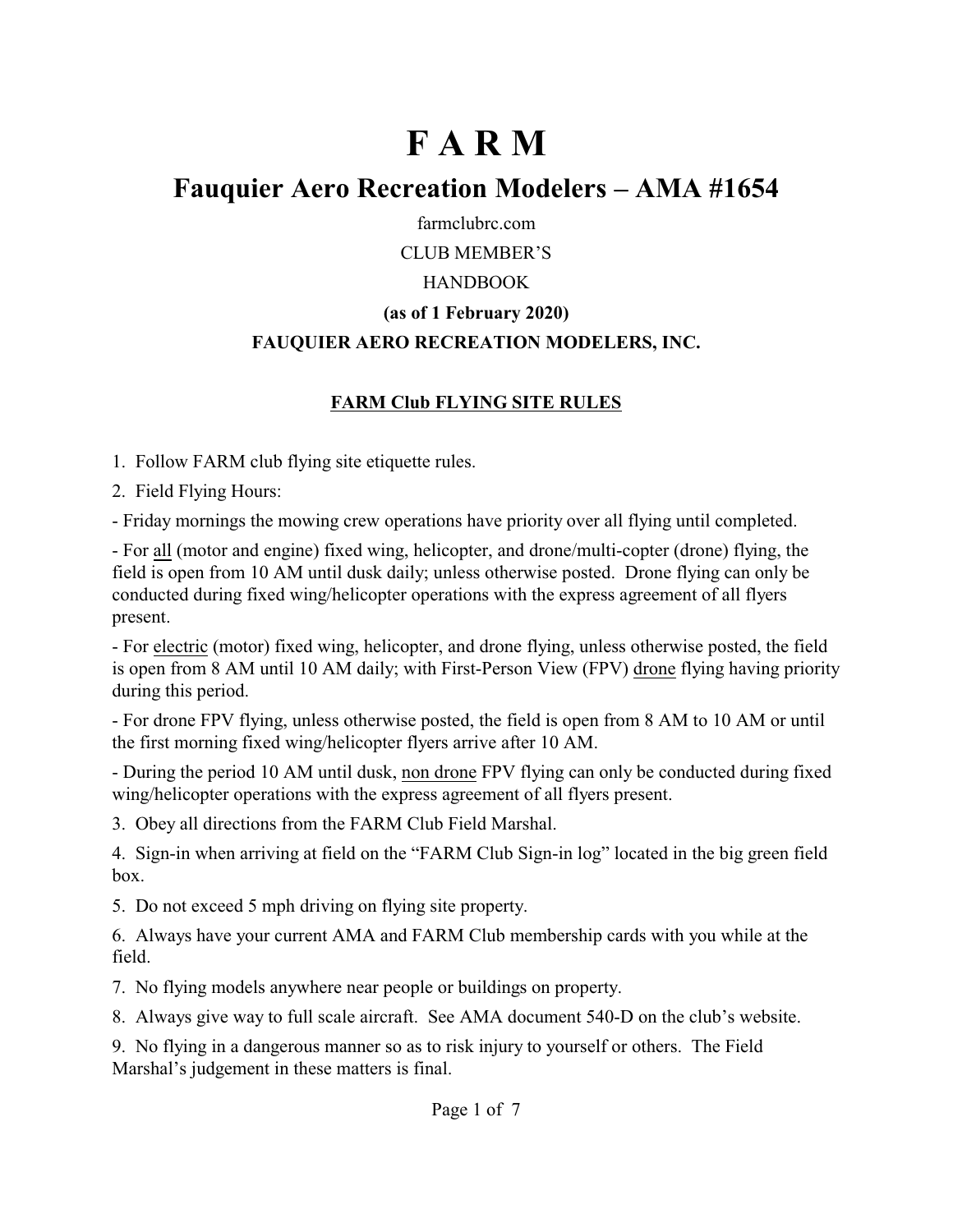10. With the exception spread spectrum, use frequency control pins at all times.

11. Any guest flying at the FARM club site must be accompanied by a member in good standing; the guest must have a valid AMA card. He or she shall be permitted to fly for one day. After that, the guest would have to join to continue flying at the club site. The one exception would be a guest that is from out of town visiting a member in good standing, not to exceed two weeks.

12. Members and guests are required to use a fuel recovery system. Overflow fuel will be disposed of properly away from the field by you.

13. Lithium based batteries will not be charged inside the hangar, inside the two barns, or in your car/under the car's hood when near other vehicles or the above structures.

14. Fuel turbine or jet aircraft / vehicles are not allowed at the FARM field.

15. Any time model aircraft are being flown at the FARM field the American flag will be put up.

## FARM Club First-Person View (FPV) rules and regulations

Fauquier Aero Recreation Modelers welcomes First-Person View (FPV) flying (fixed wing, helicopter, and multi-copter/drone (drone)) at our FARM Club flying site in accordance with AMA's outdoor FPV (AMA Document #550) guidelines.

- Fixed wing and helicopter FPV is allowed during normal flying hours from 10:00 AM until dusk.

- Except for dedicated, Club sponsored drone FPV events, all electric (motor) drone FPV flying/racing must be conducted between 8 and 10 AM or until the first morning fixed wing/helicopter flyers arrive after 10 AM or from 5 PM until dusk after the completion of fixed wing/helicopter flying.

- Except for dedicated, Club sponsored, drone FPV events, only one or two course obstacles are allowed and must be placed close to the pilot flight stations for quick removal for safe full-scale operations. Course obstacles must be removed in the morning prior to 10 AM or upon the arrival of the first morning fixed wing/helicopter flyers after 10 AM.

- In all cases, enough dedicated personnel must be present and ready to quickly remove from the runway area all drone FPV course obstacles for the safety of full-scale aircraft operations into and out of the field.

- FARM Club strictly follows FAA FPV 112-95 Section 336 regulations. Although outside of Washington DC-SFRA area, all current FAA regulations will be adhered to by club members.

- In the event of other Club sponsored special flying events being held at the Club field, all drone FPV activities will be suspended until completion of those activities.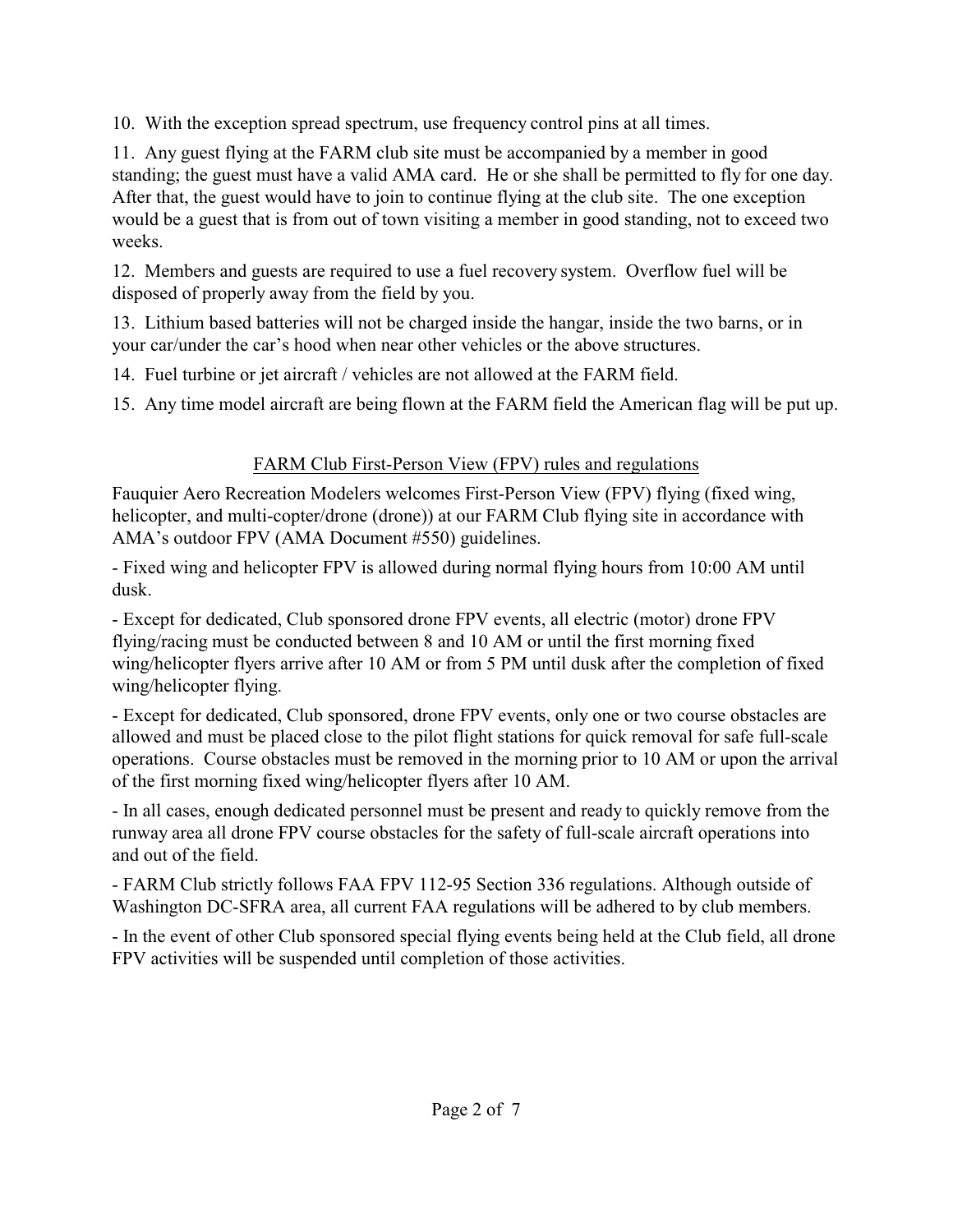#### For Sale Items on the FARM Club's Website

Only Fauquier Aero Recreation Modelers (FARM) Club members in good standing may use the "For Sale" online listing on the FARM website.

- Club members are welcome to advertise the following items; Radio Control (RC) aircraft, boats, cars, trucks or RC related accessories (transmitter, receivers, tools, starters, etc.).

- All advertised items can remain on the website for up to 60 days. The advertiser is responsible for notifying the web master if the item listed is sold.

- The FARM Club accepts no responsibility for any transactions, nor will it intervene in any dispute between the seller and purchaser, for any reason.

- It is the responsibility of the purchaser to use "due diligence" when purchasing any item listed on the FARM Club's website.

- It is "buyer beware" when purchasing an item.

- Sellers are responsible for describing the item(s) for sale in writing, and taking pictures (if desired) of items to be listed in the FARM Club website's "For Sale" section. Once the "For Sale" documentation is completed, forward it to the FARM Club web master for its insertion in the FARM Club's website.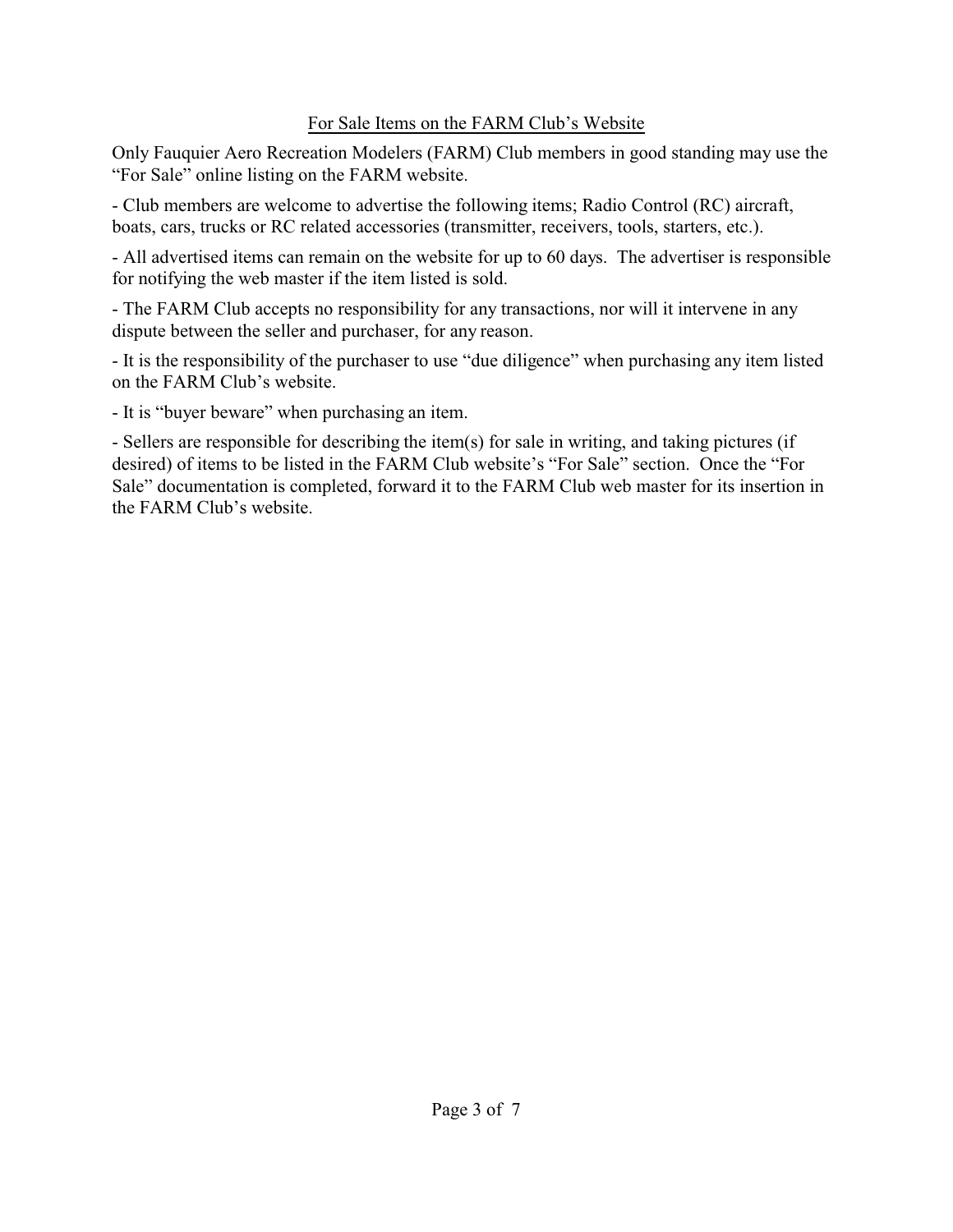#### **FARM Club FLYING REGULATIONS**

1. All flyers must be AMA members.

2. All new club members will qualify for "pilot" status in accordance with FARM pilot checkout guidelines.

- 3. There will be no alcoholic beverages or controlled substances allowed at club flying field.
- 4. Effective mufflers required on all engines larger than .10 cubic in. (98db limit)
- 5. Spinners or rounded safety nuts required on all engines.
- 6. Engines may not be operated at club flying sites before 10:00 a.m.
- 7. Engines will not be run up in the pit for extended periods.
- 8. No more than four (4) aircraft in the air at one time.
- 9. Transmitters will not be turned on unless the individual has the correct frequency pin.
- 10. Flyers are responsible for damage he or she causes to other(s) Property.
- 11. If more than four flyers with 2.4 Ghz or one flyer with the same 72Mhz frequency are present, maximum time of frequency pin possession or flying is 15 minutes.
- 12. All AMA rules and regulations as outlined in your AMA members manual apply.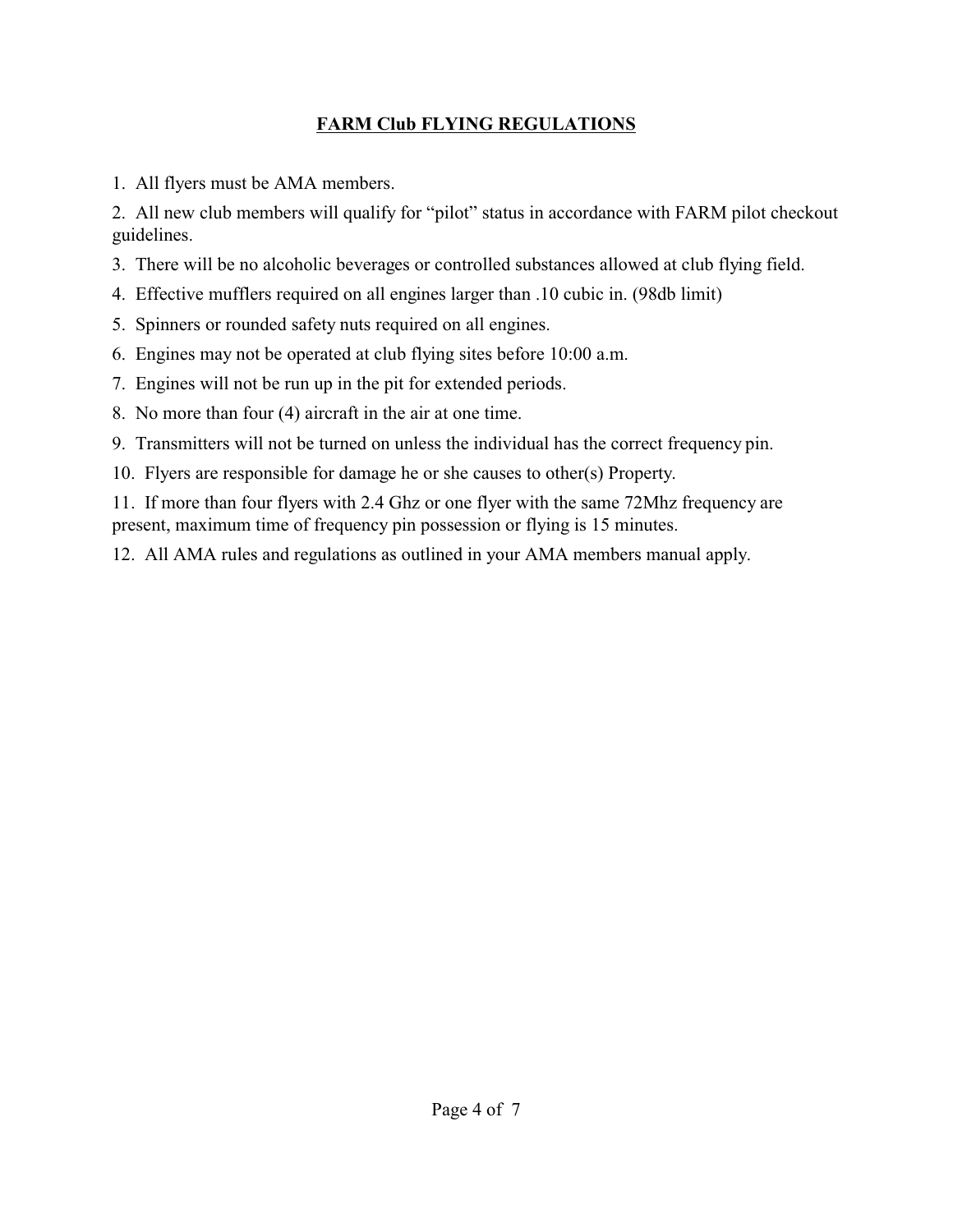## **FARM Club FLYING SITE ETIQUETTE**

1. Each member is responsible for removing his/her trash from the field.

2. All flyers shall perform an adequate aircraft pre-flight inspection and transmitter/receiver range check prior to their first flight/use of the day. All aircraft will be physically restrained, or the provided safety benches used, whenever the aircraft engine is started or the flight battery connected; until the aircraft has been placed on the runway for takeoff. Use of any "transmitter inhibit" function is specifically declared inadequate to meet the intent of this requirement. For larger electric powered aircraft, the use of arming plugs is recommended. All aircraft engines/motors will be shut down/turned off prior to the aircraft reentering the pit area. Under no circumstances will aircraft be taxied out of/into the pit area. In addition, when taxiing back to the runway area adjacent to the pits; flyers may only taxi their aircraft parallel to the safety line and shall not allow their aircraft, while the engine is running or the flight battery connected, to point into the pits.

- 3. It is not recommended that guests and spectators be allowed in the pit or flying areas.
- 4. All flying must be kept in front of the runway.
- 5. Runway usage should be controlled by good communications between flyers.
- 6. Takeoffs should only commence from runway area of the field.
- 7. In the event of a dead engine, pilot shall yell "dead-stick".
- 8. Engines should not be stopped by contact with spinner or propeller except in emergencies.
- 9. All pets or animals must be on a leash and away from the flight line at all times.
- 10. Engine restarts on the runway are not recommended.

11. 72 MHz Transmitters should have the proper frequency flags or number plates clearly visible.

12. If other 2.4 Ghz flyers are waiting to fly or 72 MHz flyers are waiting for a 72 MHz pin, please curtail your flying or your pin possession to 15 minutes.

13. Members and guests are required to use a fuel recovery system. Overflow fuel will be disposed of properly away from the field by you.

14. 3D maneuvers will be conducted past the edge of the runway over the tall grass.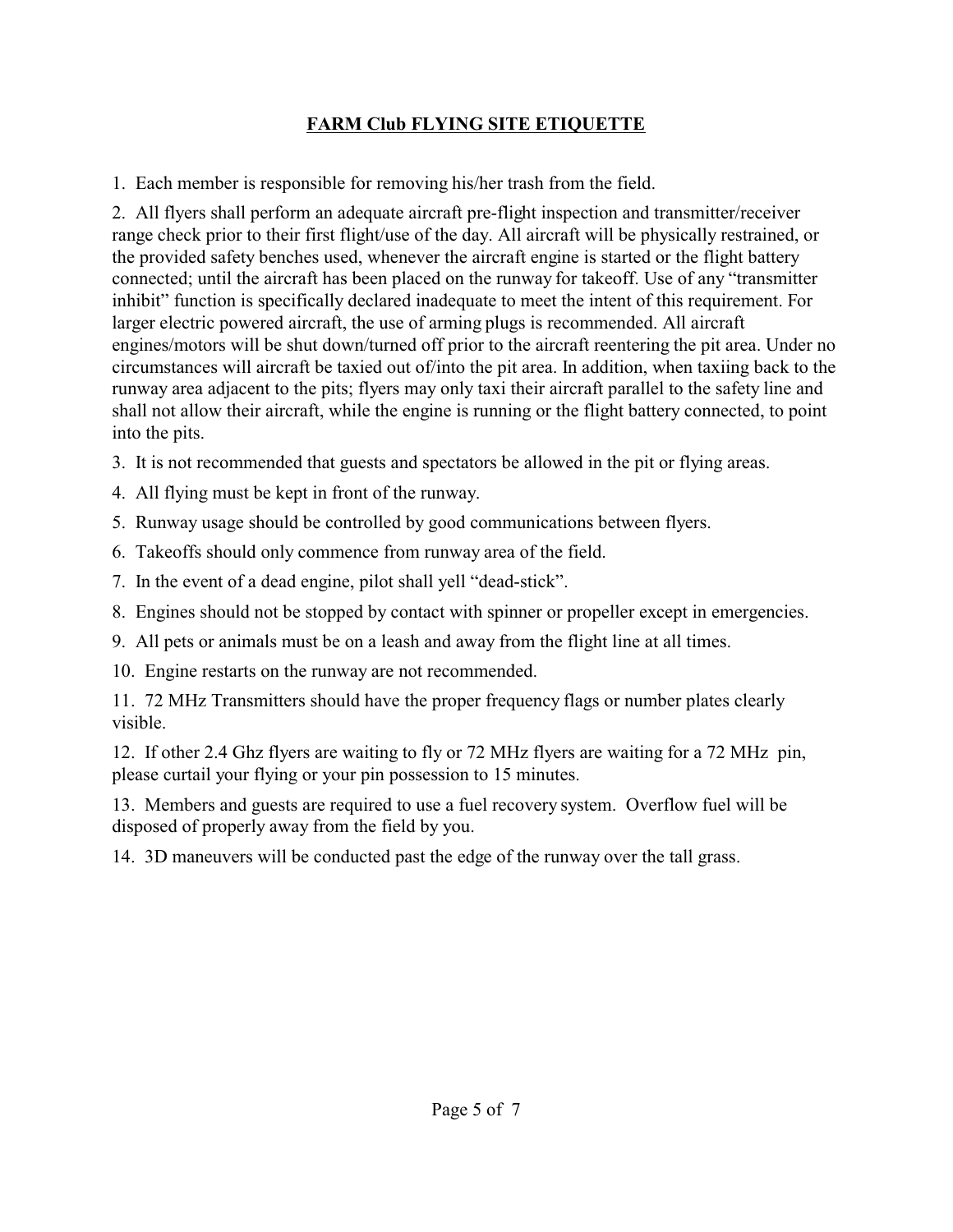## **FARM Club FLIGHT INSTRUCTOR QUALIFICATIONS**

Flight Instructors must:

- 1. Be an active member of the FARM Club for a period of not less than one year.
- 2. Have two years minimum experience with radio controlled aircraft.
- 3. Be a current AMA member.
- 4. Be familiar with AMA safety regulations.
- 5. Be familiar with FARM Club Flying Site Rules.
- 6. Prove ability to fly different types of aircraft (high and low wing Trainers, Sport Planes, etc.)
- 7. Execute a spin recovery.
- 8. Execute stall turns.
- 9. Demonstrate ability to adjust various engines settings on different types of engines.

10. Know how to perform pre-flight inspections that include but are not limited to checking center of gravity, control surfaces, servos, engine and servo mounts, and aircraft structure.

- 11. Demonstrate ground handling abilities.
- 12. Have a working knowledge of radio equipment to assure proper settings and controls.

#### Transmitter

- Landing gear
- Dual rates
- Trim settings
- Exponential

## Receiver

- Antenna
- Servo connector locations